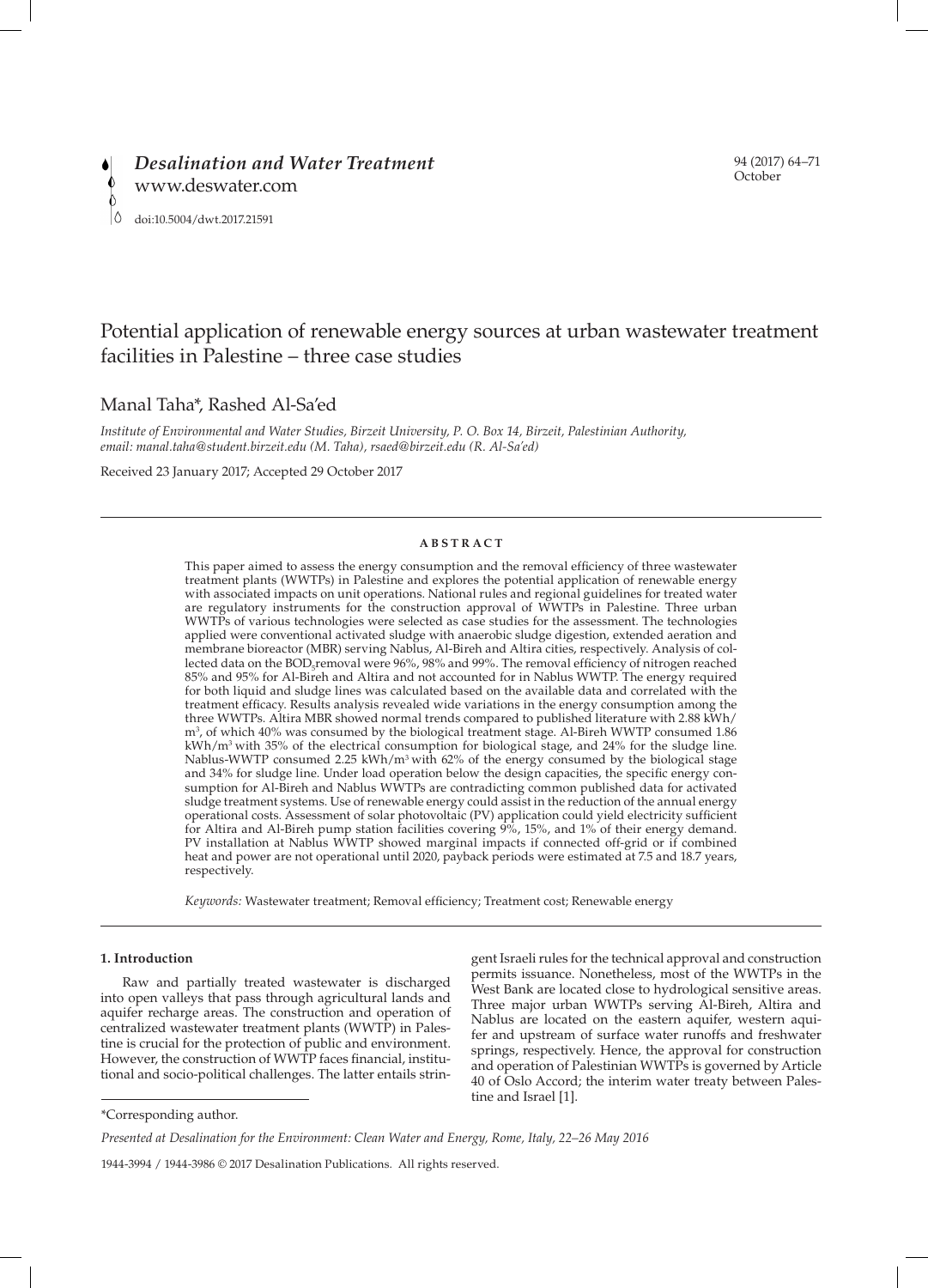The selection of treatment technology depends on wastewater characteristics and the treatment objectives as translated into desired effluent quality. The latter depends on the expected use of reclaimed water and potential impacts on the receiving water bodies. Control of the effluent quality is typically aimed to protect the public health (for recreation, irrigation, water supply), preservation of the oxygen content in the water, and prevention of eutrophication [2]. Beside the technical issues, treatment technologies encounter also the socio-economic and environmental aspects of the served communities to ensure sustainable development [3,4]. Different studies [5,6] reported that the activated sludge (AS) process is common biological treatment method used, however with considerable amounts of waste sludge generation [7].

Sludge treatment is an essential part of treatment in order to safely dispose it to environment, although the processing, reuse, and disposal of sludge is the most complex issue face the design- due to its offensive characteristics [6] after removing the offensive odor, destruction of pathogens, and partial destruction of sludge solids [6,8–11].

The type of sludge produced depends on a number of factors, such as the type of sludge separation and treatment processes employed, which is a function of the size of the treatment plant and wastewater characteristics [6]. Selection of best sludge stabilization process is dependent on the final requirements where comparison of volatile solids reduction, biological oxygen demand (BOD) concentration in the supernatant, use of final bio solids (fertilizers or to landfill), capital cost, and operation capacity between aerobic and anaerobic processes [6,8–10]. Noting that sludge digestion leads to the lowest economic and environmental impacts due to its volume being significantly reduced [12]. Efficiency of anaerobic sludge digestion is low compared to the aerobic digestion, even both are slow due to cell decay rate [7].However to increase the hydrolysis process and increase the gas production, different pretreatment methods are used as alkalinity, thermal, thermalalkaline, ultrasonic, and ozone-oxidizing [13]. However there is few data upon comparison between aerobic and anaerobic sludge digestion after pretreatment [6].

Compared to aerobic sludge stabilization, the anaerobic sludge digestion is applied urban WWTPs due to long sludge retention time and biogas production, however, higher capital expenditures and operation staff with high skills are required. Researchers reported that the aerobic digestion is most effective at design capacities of 20,000 m<sup>3</sup>/d [8], 19,000 m<sup>3</sup>/d [14], and 18,900 m<sup>3</sup>/d [3]. Furthermore, aerobic sludge digestion is more adequate for small scale WWTPs due to short retention time although higher energy demand is required [15]. On the other hand, WWTP with no biogas utilization anaerobic sludge digestion is unsustainable; biogas is flared to reduce the plant carbon footprint [16]. Considering stringent regional effluent consents, local environmental, economical, and socio-political considerations, membrane bioreactors (MBRs) are considered as the most favorable treatment technology option for wastewater treatment and reuse [17].

This study aims at exploring the application potential of renewable energy to efficiently operate the WWTPs of Nablus, Al-Bireh and Altira. The study highlights the sustainability of renewable energy implementation at Nablus WWTP and provides comparative analysis among the three WWTPs pertinent to operational costs, efficiency, effluent quality, and energy demand. Finally, the renewable energy required to support the major mechanical facilities at each WWTP is assessed.

# **2. Energy requirements for operating wastewater treatment plants**

Estimates show that the electrical energy to operate wastewater treatment is about 3–5% of the electrical load in many developed and developing countries [18]. Considering the continuous rise in energy costs [19], reducing energy load is not only correlated to reducing the WWTP carbon footprint but also considered of great economic impact [19].

Energy requirement to run operation process differ according to the technology, where for AS 0.24 kWh is required to treat 1 meter cube of wastewater, considering that 42% and 22% of energy consumption is required to run aeration and pumping respectively [20]. Considering the operational parameters, membrane types, treatment capacity and aeration systems of MBRs, the energy demand can vary between 5–6 kWh/m<sup>3</sup> [17]. Hence, compared to conventional AS, the overall energy consumption of municipal MBRs can reach two to four times higher [21].

Efficient operation of a WWTP can be achieved through improving efficiency of the operating units, and utilization of the green energy [7]. Utilizing green energy resources tailored to specific site conditions is necessary to improve the energy independence in WWTPs [20], utilization of solar energy and other mechanical renewable energy sources are not governed by the sludge treatment process [22]. Furthermore, the International Energy Agency (IEA) underlined the importance of energy efficiency, cleaner use of fossil fuel, capture and storage of carbon, utilization of renewable energy [23]. The feasibility of methane production from anaerobic sludge digestion, solar and wind energy was also explored in other studies [14].

According to the IEA fact sheet [23], methane is the second largest anthropogenic green house gas (GHG) behind carbon dioxide  $(CO_2)$ , but is over 20 times more effective than  $CO_2$  at trapping heat in the atmosphere. Methane production in WWTP contributes to 5% of the global methane emission [24]; El Fadel and Massoud [25] recognized the use of anaerobic digestion in developing countries for biogas recovery to reduce methane emissions.

Cakir and Stenstorm [26] stated that techniques to capture methane and utilize it as fuel gas would make the anaerobic treatment preferable combination to very low influent strength. They also correlated the biological loading rate where in wastewater influent above 700 mg/L BOD anaerobic digestion turns feasible as the system will be producing negative  $CO<sub>2</sub>$  due to biogas combustion and utilization [26]. According to Tyagi and Lo [27] similar output regarding capturing of methane and utilizing it to generate electricity replacing of fossil fuels were reported.

It worth mentioning that reusing of biogas produced during wastewater treatment might compensate the WWTP capital and operational costs [18]. And the WWTP could be a net energy producer when employing the combined heat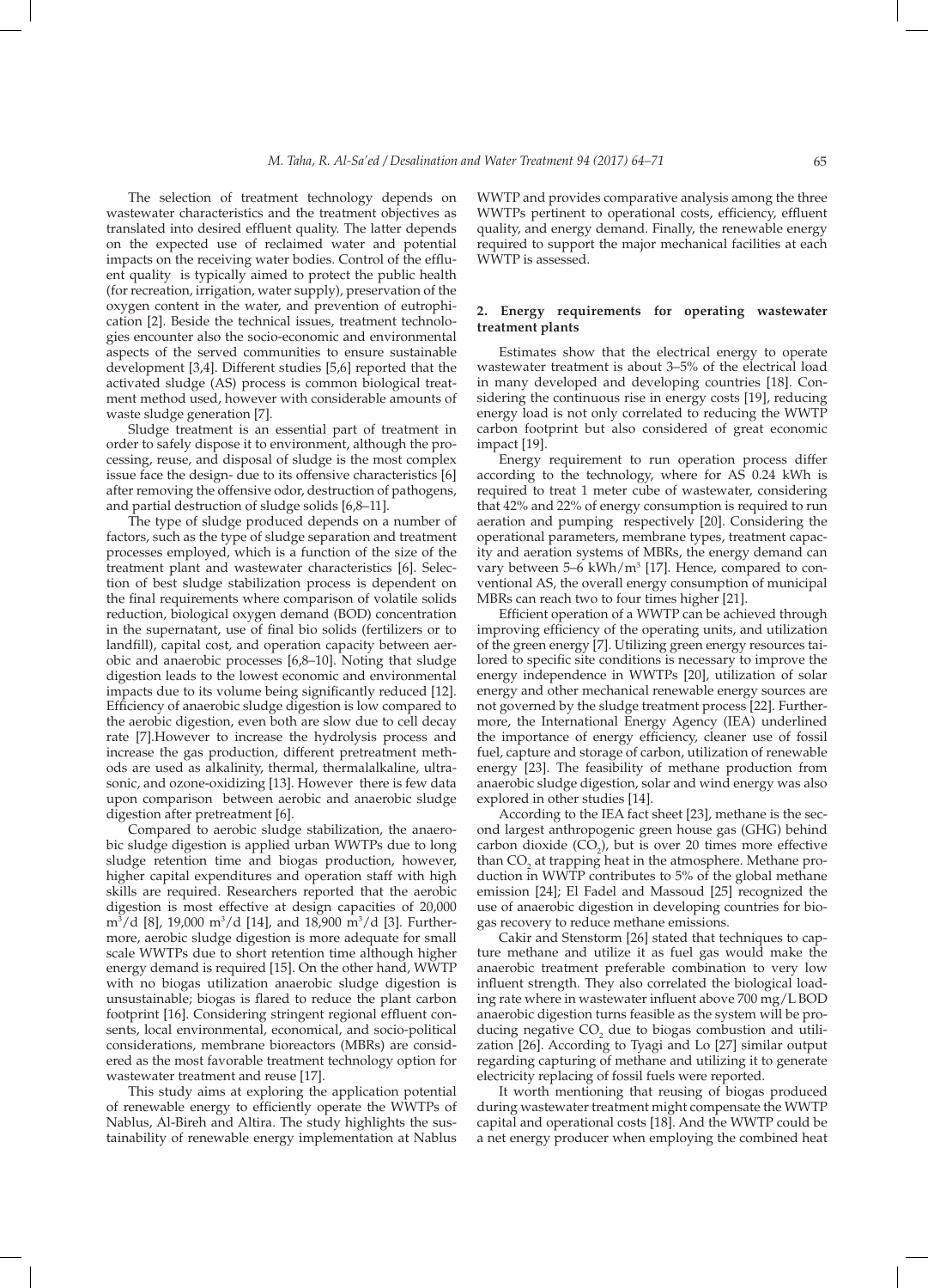and power (CHP) as it provide adequate energy conversion efficiency [18].

Regarding solar energy utilization, few papers discussed [28], nor adequately investigated its application, mentioning that Han, et al. has studied the solar energy utilization for a small scale plant and found that the dispersion of the plant component makes it feasible to utilize solar energy [28].

In Palestine solar photovoltaic (PV) application is encouraged due to the high potential solar energy, where the sun hours exceed 3,000 h/y with average penetration factor 5.4 kW/m2 [29,30], the solar energy production premaster plan emphasized that the solar energy projects is highly encouraged by the Palestinian Energy Authority [31] as an adequate, sustainable, cost effective alternative source of energy in addition to environmental friendly reducing the GHG emissions [31,32]. In addition to that utilizing of PV systems for electrification of rural and remote villages in Palestine is economically profitable [32,33] whereas per Judi et al. the energy production of solar PV in Palestine reached 7.24% of the country energy balance [32].

#### **3. Materials and methods**

To achieve the study main objective, a comprehensive of and tedious long process in data collection has been conducted. This included a detailed literature review, technical field visits to the three WWTPs and personal communications with different key staff in the Palestinian Water Authority (PWA) [34], Nablus WWTP, Al-Bireh Wastewater Department, and AltiraMBR operating contractor. Relevant chapters in handbooks and many scientific articles published in refereed journals pertinent to wastewater treatment technologies were analyzed. In addition, available and accessible technical, economical and operational data were critically analyzed and evaluated. Verifying the data made available revealed a lack and confidentiality of databases inspected, which forms a major challenge during the study progress.

# *3.1. Description of three urban WWTPs as case studies*

The Palestinian WWTPs planning, design and operation are governed by site specific requirements, socio-economic, environmental considerations and face special constrains related to institutional and funding agencies. All of that affect the type of technology applied [34]. For the purpose of this study, three case studies comprising Nablus WWTP (KfW German funding), Al-Bireh WWTP (KfW German funding), and Altira MBR (public owned and financed) are selected.

**Nablus WWTP:** The technical design and implementation was put on hold for more than a decade due to Israeli restrictions [35]. The WWTP is designed to serve 300,000 residents of western area of Nablus city and nearby villages. The construction of the plant shall follow three stages, where the first stage is designed to serve 150,000 resident by 2020 with a treatment capacity of  $14,869 \text{ m}^3/\text{d}$  [36]. The effluent is expected to reach a quality of 20, 30 and 50 mg/L for BOD5, total suspended solids (TSS) and nitrate as nitrogen (NO<sub>3</sub>-N); respectively [36].

The final design incorporated Conventional Activated Sludge technology with the option of the utilization of anaerobic digestion to produce energy from biogas [35,37]. However the feasibility of this option or even cost, operation costs are not verified, though it would be part of this study to ensure verification of this option in addition to another option incorporating PV as renewable energy supporting source [35].

The plant produce  $2,900 \text{ m}^3/\text{d}$  of Bio Gas 65% of it is  $CH_{4}$ , only 308 m<sup>3</sup>/d is filtered and utilized into heat exchanger for the patented anaerobic digester,  $60 \text{ m}^3$  of biogas is burned each 2.16 h (estimated) to maintain the gas volume in the balloon to maximum 90% of the balloon capacity [35–37].

**Al-Bireh WWTP** was selected for this study as an example of energy exhaustion [33,38], the WWTP is operating since year 2000 serving 50,000 citizens [39], Nonconventional Activated Sludge technology was selected in order to minimize environmental risk of wastewater impact on Wadi AlEin and Wadi AlQilt, in addition to utilize the effluent for agricultural uses [38].

**Altira WWTP** was selected for the study as an example of the nonconventional wastewater treatment technology of MBR was selected to produce Class A effluent to minimize impact on the surface and ground water resources of Ein Qenia, the WWTP serves 25,000 residents of Altira Neighbourhood of Ramallah [40–42].

Analyzed data from the WWTP included  $BOD_{5}$ , TSS, Total Nitrogen and control parameters, in addition to other operational parameters such as electricity consumption for each component in the WWTP; results are not shown due to space limitations. Table 1 illustrates the treatment efficiency of the three WWTPs, the rates verify how distinctive the selection of the case studies, where energy requirement as part of the operational cost is to be assessed for comparison, and renewable energy potential to operate mechanical parts, mainly the pumps will be assessed.

Table 1

Treatment efficiency of Nablus, Al-Bireh, and Altira WWTPs

| WWTP             | BOD <sub>5</sub><br>removal<br>efficiency | Suspended<br>solids removal | Total nitrogen<br>removal |
|------------------|-------------------------------------------|-----------------------------|---------------------------|
|                  |                                           | efficiency                  | efficiency                |
| Nablus [35,36]   | 96%                                       | 95%                         | N/A                       |
| Al-Bireh [38-41] | 98%                                       | 98%                         | 85%                       |
| Altira [40,41]   | 99%                                       | 99%                         | 95%                       |

#### *3.2. Economic analysis of renewable energy resources potential*

Basic calculation themes were used for the economic analysis included estimation of the total costs according to the following equations [43]:

Total Cost
$$
(USD)
$$
 = Investment Cost + Operation  
and Maintenance Cost + Environment Cost  
 $(1)$ 

*Annual Cash flow between options USD* ( ) = *Incremental Benifits* − *Incremental Cost* (2)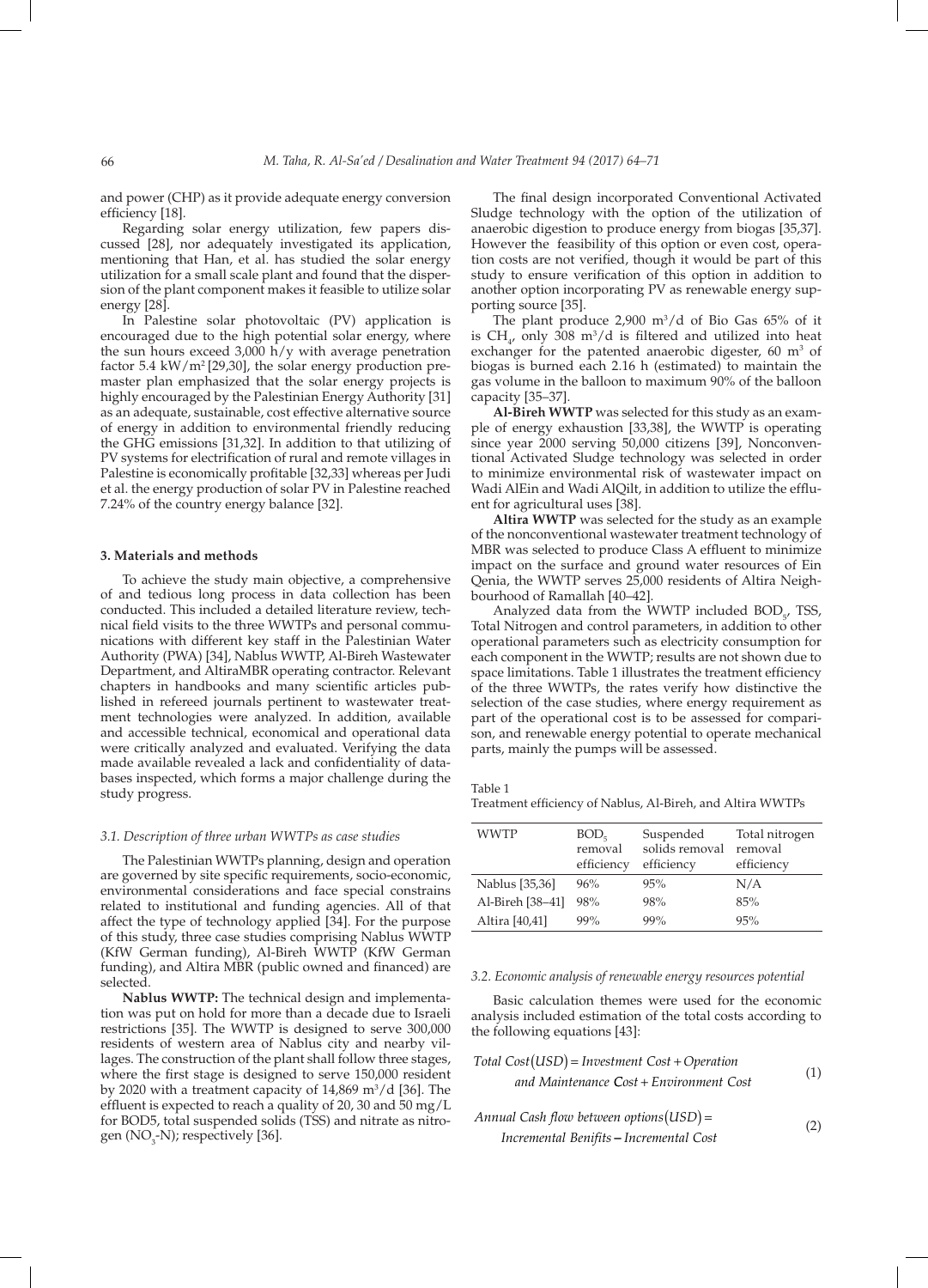(4)

*Net Present Values USD Discount of Annual Cash Flow*  $(LSD) =$  (3)

*Simple payback period USD* ( )

$$
= \frac{\text{Total Cost}}{\text{Revenue or saving per year}}
$$

where Investment cost inclusive of PV system cost, proposed (assumed) cost of the CHP [35,37]; Operation and maintenance costs include: labor, material, testing, maintenance and replacement of filters, invertors, and batteries, where a percentage was given according to previous studies and personal communication; Environment cost was estimated based on IEA and TU Delft estimations for each type of energy source [44,45].

The main assumptions made are the following:

- Land cost is assumed for each site based on the location.
- Cost of PV include (PV, invertors, DC charge controller, batteries for 6-h storage is assumed USD 2,000 [46].
- PV cost is given of 1,100 USD/kW 2016 when PV is connected to the grid [46].
- In case PV is connected to the grid, Net metering applied by Palestinian Renewable Energy Law where 0.03 USD of the unit cost is deducted for storing the produced energy in the network [47].
- $1$  kWp PV require  $10$  m<sup>2</sup> [29].
- Manpower and materials are not considered in the calculation of operational cost of any of the plants as detailed data wasn't given during meetings with the different parities.
- Environmental cost or benefit was not added to the total cost calculations in Al-Bireh and Altira WWTP although it would assist in increasing the net present value.
- For Nablus, the CHP is not operating, and  $CH_4$  is flared to  $\text{CO}_2$  where each 1 m<sup>3</sup> flared  $\text{CH}_4$  produce 1.8 kg  $\text{CO}_2$ [48]
- Electricity network produce 778, and 698  $g/kW$  of CO<sub>2</sub> respectively [45] [39], the cost of the emissions is 0.13 Euro/kg $[44]$ .
- Life Cycle of Nablus systems comparison is selected 20 years, with discount rate 4%.
- Annual Cash flow for Nablus included Total Cost excluding Environmental Cost as the current situation increase the air pollution.

# **4. Results and discussion**

In order to clearly illustrate the distinctive variation of the three WWTPs (Nablus, Al-Bireh and Altira), effluent quality is reviewed and compared (Figs. 1, 2). One major point to highlight was the nitrogen removal in Nablus WWTP, which was not monitored in the effluent during the first stage [35–37]. The conceptual design [49] took into consideration simultaneous nitrification and denitrification process in the biological reactors and reported a sludge retention time of 10 d (15°C) to ensure nitrogen removal.

Considering pathogenic indicators, both Al-Bireh and Altira WWTPs produced an effluent quality of class A



Fig. 1. Nablus, Al-Bireh and Altira WWTP effluent quality (BOD5, TSS, TN mg/L).



Fig. 2. Removal efficiency  $(\%)$  of BOD<sub>5</sub>, TSS, TN for Nablus, Al-Bireh and Altira WWTPs.

(results are not shown due to space limitations). This shows that aerobic sludge digestion in Al-Bireh WWTP and MBR installations together with aerobic sludge digestion in Altira MBR ensured a biologically safe reclaimed water. Since Nablus WWTP lacks a chlorinating system, the effluent complied with the minimal quality standards prescribed in the national effluent regulations issued by the Palestinian Standards Institution (PSI) [50].

Fig. 3 presents the relationship between effluent quality and the specific energy requirements to treat one cubic meter of wastewater (kWh/m<sup>3</sup>) for each WWTP. Altira MBR facility requires  $2.18 \text{ kWh/m}^3$  which is within the range reported by others [21].

On the contrary the estimated energy requirements for both conventional and extended aeration type of activated sludge systems serving Nablus and Al-Bireh cities was found to exceed published literature recommendations with  $(1.25 \text{ and } 0.76 \text{ kWh/m}^3)$ . It is worth mentioning that Nablus WWTP has a current operational capacity of only 75% of its design capacity in the initial planning phase. Though, in future, higher energy consumption is expected to achieve full nitrogen removal by 2020, however, operation under full capacity might reduce the specific energy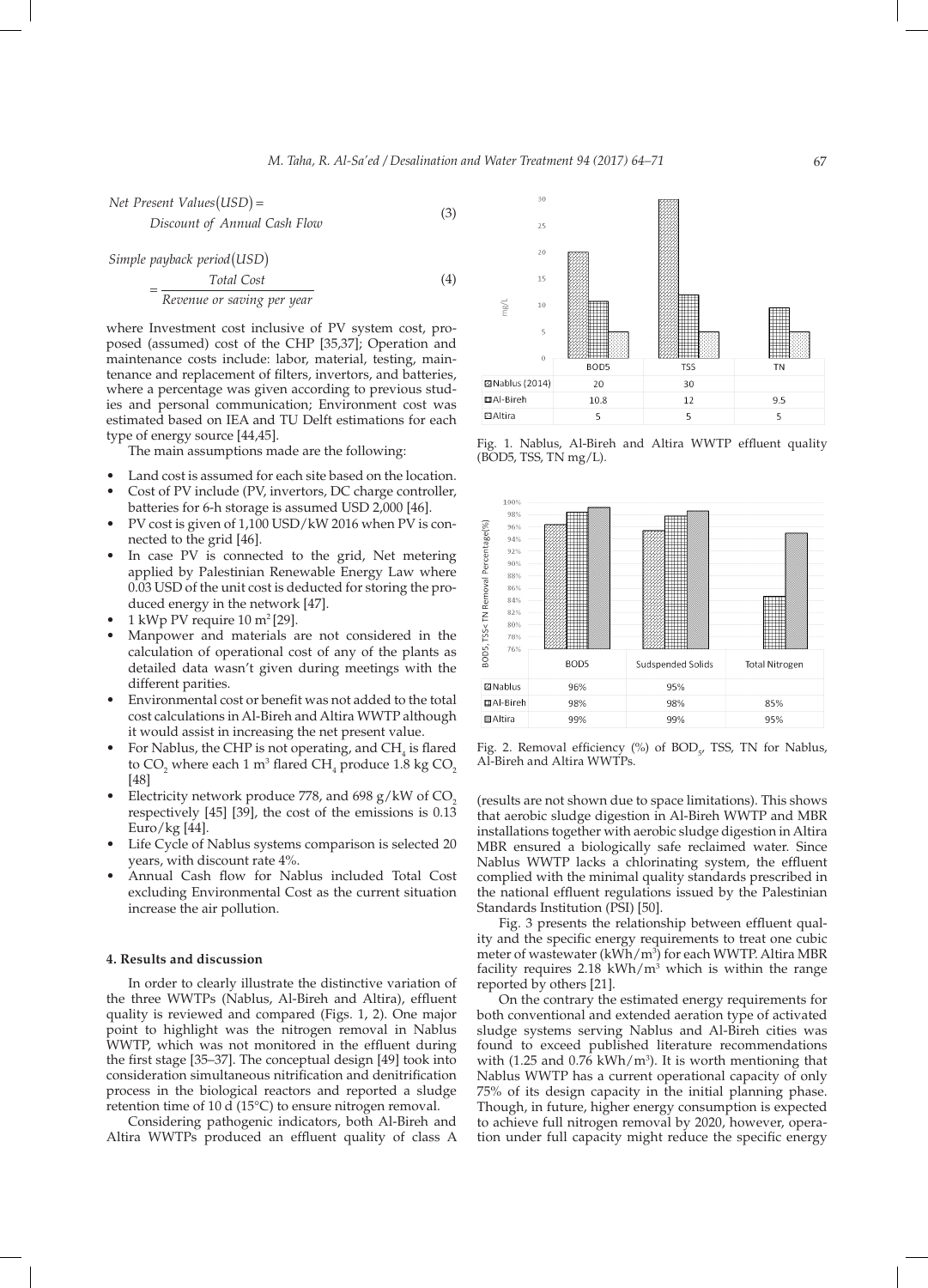

Fig. 3. Nablus, Al-Bireh and Altira WWTP energy consumed per

consumption down to 0.93 kW/m3 . Al-Bireh WWTP energy requirements is higher than literature, due to deficiency or accuracy of data or constrains related to the covered period (2004–2012).

Fig. 4 correlated the energy required to treat  $1 \text{ kg BOD}_{5}$  to less than  $10 \text{ mg/L BOD}_{57}$  lower results estimated in Al-Bireh WWTP might be considered norm as the system is designed to treat nitrogen up to 85% [38,39], results for Altira WWTP is higher considering 95% nitrogen removal is achieved. Moreover, results could be correlated to  $\mathrm{BOD}_5$  removal efficiency of 96%, 98%, and 99% for Nablus, Al-Bireh and Altira WWTPs.

Furthermore and as results illustrated in Fig. 5, in order to verify how to step into renewable energy utilization, comparison among the three WWTPs with regards of percentage of energy required/utilized for the water treatment line and sludge treatment line. The values is estimated as percentage of the total annual energy cost; as per design for Nablus WWTP [35,36] design and operational data for Altira WWTP [40,42] and operational data for the year 2012 Al-Bireh WWTP [51]. The sludge line was excluded for Altira WWTP.

Results show that most of the energy is drawn in the secondary treatment; the estimate is considered high for Nablus WWTP even its conventional AS with 10 d sludge retention time; this output require further investigation. Sludge treatment in Nablus is expected to be higher as more units utilized to fulfil the operation of the anaerobic digestion.

Al-Bireh WWTP results shows that energy required to operate secondary and sludge lines are close due to the high energy demand to run the aerobic digestion and its components.

The anaerobic digestion sludge line in Nablus WWTP that consumes 34% of the total energy demand as anaerobic digestion line compared to the aerobic digestion sludge line that consumes 24% of total energy required to operate Al-Bireh WWTP.

### *4.1. The move to renewable energy*

Considering the assumptions made earlier, calculations were made to assess the solar PV potentials in unit operations (pump stations), and revealed that it would cover about 9% and 15% of the energy demand, equivalent to 93 kWp for Al-Bireh and 202 kWp for Altira MBR facility. Options of setting Solar PV supporting units connected to the grid supported by net metering, or off-grid connected with battery saving for 6 h were investigated. The cost



Fig. 4. Annual energy required to treat 1 kg of BOD5 in Nablus, Al-Bireh and Altira WWTP.



Fig. 5. Percentage of energy requirement for biological treatment and sludge line at Nablus, Al-Bireh and Altira WWTPs.

Table 2

Al-Bireh and Altira WWTPs via Solar PV replacement [Capacity and Cost Estimates]

| <b>WWTP</b> | Solar power<br>required<br>(kW) | Solar PV connected<br>to the grid cost<br>estimate (USD) | Solar $PV -$<br>off grid cost<br>estimate<br>(USD) |
|-------------|---------------------------------|----------------------------------------------------------|----------------------------------------------------|
| Al-Bireh    | 93                              | 101,725.412                                              | 277,432.941                                        |
| Altira      | 202                             | 232,644.20                                               | 616,930.00                                         |

included the system components in addition to the land cost required for each system, the cost estimates are shown in Table 2. The simple payback period of the on-grid and off-grid PV systems were 3.7 and 8.0 years and results were similar for both WWTPs.

On the other hand, in Nablus WWTP percentage to operate pumping facilities didn't exceed 5%. Though the investigation was shifted to compare the cost estimates required for the following options: operate the anaerobic digestion where Burner only facilities the process- the current situation-, the on grid solar PV powered aerobic digestion, the off-grid solar PV with 6 h saving to power the aerobic digestion, and the option of operating the CHP.

The capital cost, annual savings, and simple payback were calculated. Figs. 6 and Fig. 7 illustrate the results. The results has shown that on grid connection is preferred considering the lowest capital cost, followed by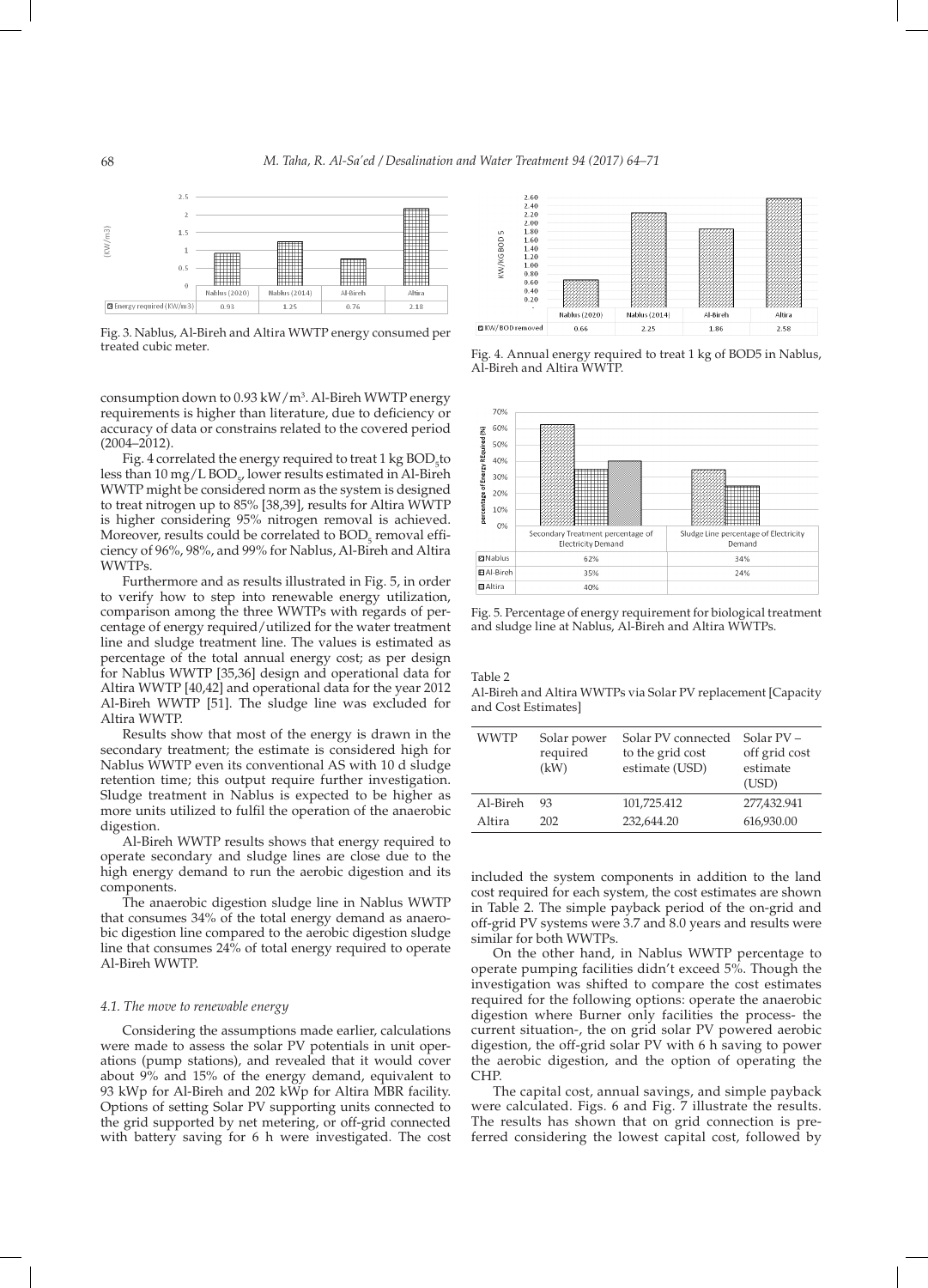

Fig. 6. Cost estimate and potential saving of renewable energy options Nablus WWTP.



Fig. 7. Simple payback periods of the renewable energy options for Nablus WWTP.

the CHP as if operated will enhance the process. However, the off-grid solar PV will provide the better savings. On the other hand the existing situation assists on saving the electricity bill of the anaerobic digestion unit by almost 60%, yet if the system is kept being operated under the same conditions, the simple payback of the anaerobic digestion as renewable energy system will be 18.7 years as shown in Fig. 7.

Table 3 depicts the environment saving cost of the potential alternatives for renewable energy resources at Nablus WWTP. It is assumed that  $CH<sub>4</sub>$  is flared with no negative impacts due to  $CO_2$  release to the atmosphere, the annual environmental costs for the current stage reached 131,133 USD and considered a loss of benefits.

#### **5. Conclusions and recommendations**

Introducing potential renewable energies to the wastewater treatment can be achieved in both liquid and sludge treatment lines. Reflecting this trend into the three

Table 3 Environmental cost saving of investigated options for Nablus WWTP

| Renewable energy option                                                        | Annual<br>environmental<br>cost savings (USD) |
|--------------------------------------------------------------------------------|-----------------------------------------------|
| Biogas utilization to operate the sludge<br>digestion line through burner only | $-131,133$                                    |
| Biogas utilization to operate the sludge<br>digestion line (burner and CHP)    | 340.251                                       |
| Solar photovoltaic connected to grid<br>option to operate the Sludge digestion | 330,966                                       |
| Off grid solar photovoltaic option to<br>operate the Sludge digestion          | 389,372                                       |

WWTPs cases of Nablus, Al-Bireh and Altira MBR facility. Considering the technology type applied, installed unit operations, and treatment goals, the effluent quality can highly impact the specific energy consumption per treated cubic meter.

The specific energy consumption for biological wastewater treatment was estimated for each WWTP, where 2.18, 1.25, and  $0.76$  kWh/m<sup>3</sup> is required for Altira, Nablus (2014) and Al-Bireh WWTPs. The  $BOD_5$  removal efficiency correlated with energy consumption with 2.58, 0.66, and 1.86 kWh/kg  $BOD_5$  for Altira, Nablus (2014) and Al-Bireh WWTP. This was clearly reflected in higher  $BOD<sub>5</sub>$  removal efficiency of 99%, 96%, and 98%; respectively.

Power calculations to achieve tertiary treatment with aerobic or anaerobic sludge digestion were calculated with variations considering technology type. The anaerobic sludge digestion in Nablus WWTP consumed about 34% of the total energy demand compared with 24% for aerobic sludge digestion at Al-Bireh WWTP.

Application potentials of renewable energy was found through coupling for the operation of pumping facilities, especially during emergency conditions (power cut-offs). Solar PV's system could cover 15% and 9% of Altira and Al-Bireh WWTPs. Considering that similar energies were not studied for large plants as per stated in the overview, it's worth it to conduct further investigations, and look for governmental incentives for better net metering agreements.

Installations of PV systems (off-grid), capable to operate only in electricity outage situations, showed a payback period of 8 years. However, implementing this option might be considered as need to minimize the risk of plant failure to ensure a stable effluent quality for irrigation purposes.

The study gave insights into utilization of diverse renewable energy sources at Nablus WWTP, where currently no use of biogas and flared resulting in greenhouse gas emissions. The current operational phase consumed high energy demands, this calls for immediate CHP installations. CHP was suggested to biogas and energy recovery and save environment costs eliminating the energy dissipation reductions and the emitted CO<sub>2</sub>minimization. Energy auditing studies at the three WWTPs warrant further studies to optimize energy consumption and reduce energy losses.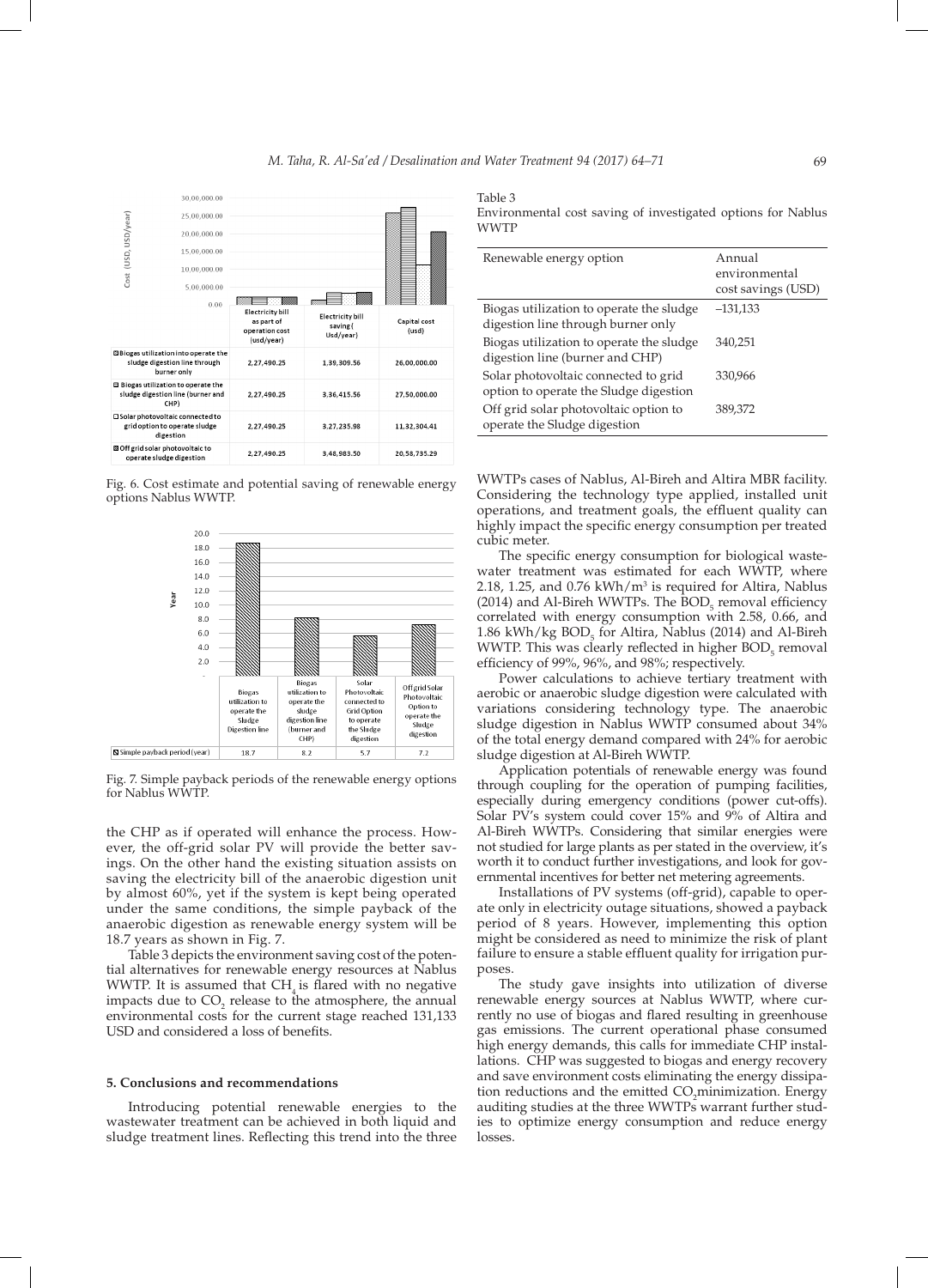# **Acknowledgements**

The financial support provided by the European Desalination Society Secretariat, Italy and the Higher Council for Innovation and Excellence-Palestine, to publish this research study is highly appreciated

# **References**

- [1] Israeli-Palestinian Interim Agreement-Annex III: Oslo Accord, 1995, available at http://www.mfa.gov.il/MFA/ForeignPolicy/ Peace/Guide/Pages/the%20israeli-palestinian%20interim%20 agreement%20-%20Annex%20III.aspx (accessed on November 16, 2016).
- [2] R. Helmer, I. Hespanhol (Eds.), Water Pollution Control- A Guide to the Use of Water Quality Managment Principles, E&FN Spon, 1997.
- [3] H.E. Muga, J.R. Mihelcic, Sustainability of wastewater treatment technologies, J. Environ. Manage., 88(3) (2008) 437–447.
- [4] R. Al-Saed, Sustainability of natural and mechanized aerated ponds for domestic and municipal wastewater treatment in Palestine, Water Int., 32(2) (2007) 310–324.
- [5] Wastewater engineering: Treatment, disposal, and reuse, Metcalf & Eddy, Inc, McGraw-Hill, New York, 1991.
- [6] P.P. Kalbar, S. Karmakar, S.R. Asolekar, Selection of an appropriate wastewater treatment technology: A scenario-based multiple-attribute decision-making approach, J. Environ. Manage., 113 (2012) 158–169.
- [7] M.R. Salsabil, J. Laurent, M. Casellas, C. Dagot, Techno-economic evaluation of thermal treatment, ozonation and sonication for the reduction of wastewater biomass volume before aerobic or anaerobic digestion, J. Hazard. Mater., 174 (1–3) (2010) 323–333.
- [8] N.F. Gray, Water Technology: An Introduction for Scientists and Engineers, Arnold, 1999.
- [9] Y. Wei, R.T. van Houten, A.R. Borger, D.H. Eikelboom, Y. Fan, Minimization of excess sludge production for biological wastewater treatment, Water Res., 37(18) (2003) 4453–4467.
- [10] J. Dong, Y. Chi, D. Zou, C. Fu, Q. Huang, M. Ni, Energy–environment–economy assessment of waste management systems from a life cycle perspective: Model development and case study, Appl. Energ., 114 (2014) 400–408.
- [11] N.F. Gray (Ed.), Water Technology (2<sup>nd</sup>Edition), Butterworth-Heinemann, Oxford, 2005.
- [12] J. Hong, J. Hong, M. Otaki, O. Jolliet, Environmental and economic life cycle assessment for sewage sludge treatment processes in Japan, Waste Manage., 29(2) (2009) 696–703.
- [13] H.U. Cho, S.K. Park, J.H. Ha, J.M. Park, An innovative sewage sludge reduction by using a combined mesophilic anaerobic and thermophilic aerobic process with thermal-alkaline treatment and sludge recirculation, J. Environ. Manage., 129 (2013) 274–282.
- [14] C. Bidart, M. Fröhling, F. Schultmann, Electricity and substitute natural gas generation from the conversion of wastewater treatment plant sludge, Appl. Energ., 113 (2014) 404–413.
- [15] J. Rojas, T. Zhelev, Energy efficiency optimisation of wastewater treatment: Study of ATAD, Comput. Chem. Eng., 38 (2012) 52–63.
- [16] G. Venkatesh, R.A. Elmi, Economic–environmental analysis of handling biogas from sewage sludge digesters in WWTPs (wastewater treatment plants) for energy recovery: Case study of Bekkelaget WWTP in Oslo (Norway), Energy, 58 (2013) 220– 235.
- [17] A. Fenu, J. Roels, T. Wambecq, K. de Gussem, C. Thoeye, G. de Gueldre, B. van de Steene, Energy audit of a full scale MBR system, Desalination, 262 (1–3) (2010) 121–128.
- [18] S. Chen, B. Chen, Net energy production and emissions mitigation of domestic wastewater treatment system: A comparison of different biogas–sludge use alternatives, Bioresource Technol., 144 (2013) 296–303.
- [19] F. Hernández-Sancho, M. Molinos-Senante, R. Sala-Garrido, Energy efficiency in Spanish wastewater treatment plants: A non-radial DEA approach, Sci. Total Environ., 409(14) (2011) 2693–2699.
- [20] K.-J. Chae, J. Kang, Estimating the energy independence of a municipal wastewater treatment plant incorporating green energy resources, Energ. Convers.Manage., 75 (2013) 664–672.
- [21] J.A. Gil, L. Túa, A. Rueda, B. Montaño, M. Rodríguez, D. Prats, Monitoring and analysis of the energy cost of an MBR, Desalination, 250(3) (2010) 997–1001.
- [22] F. Kretschmer, G. Neugebauer, R. Kollmann, M. Eder, F. Zach, A. Zottl, M. Narodoslawsky, G. Stoeglehner, T. Ertl, Resource recovery from wastewater in Austria: wastewater treatment plants as regional energy cells, J. Water Reuse Desal., (2015).
- [23] IEA, Energy Sector Methane Recovery and Use Initiative, available at https://www.iea.org/publications/freepublications/publication/methane\_fact.pdf (accessed on November 29, 2015).
- [24] X. Zhang, S. Yan, R. Tyagi, A. Ramakrishnan, R. Surampalli, T. Zhang, Estimation and Reduction of GHG Emissions in Wastewater/Sludge Treatment and Management, in: Climate Change Modeling, Mitigation, and Adaptation, American Society of Civil Engineers, 2013, pp. 570–599.
- [25] M. El-Fadel, M. Massoud, Methane emissions from wastewater management, Environmen. Pollut., 114(2) (2001) 177–185.
- [26] F.Y. Cakir, M.K. Stenstrom, Greenhouse gas production: A comparison between aerobic and anaerobic wastewater treatment technology, Water Res., 39(17) (2005) 4197–4203.
- [27] V.K. Tyagi, S.L. Lo, Sludge: a waste or renewable source for energy and resource recovery? Renew. Sustainable Energy Rev., 25(C) (2013) 708–728.
- [28] C. Han, J. Liu, H. Liang, X. Guo, L. Li, An innovative integrated system utilizing solar energy as power for the treatment of decentralized wastewater, J. Environ. Sci. (China), 25(2) (2013) 274–279.
- [29] I. Ibrik, The use of Renewable Energies (Solar Energy) in the Desalination of Brackish Water in the Lower Area of Wadi Al-faraa (Al-Jiftlik), Nablus, Palestine, September, 2008.
- [30] Consortium MVV decon, ENEA, RTE, Sustainable Energy Policy Road Map: Occupied Palestinian Territory (OPT): ENPI 2010/248|Task 3: Support to the Implementation of Sustainable Energy Policies, 3rd ed., 2013.
- [31] A. Rabi, I. Ghanen, Pre Master Plan Solar Energy Production in Palestine, available at http://www.pengon.org/data/itemfiles/1928a0b157c990e62e3f3a5effb5f2ae.pdf (accessed on April 2017).
- [32] A. Juaidi, F.G. Montoya, I.H. Ibrik, F. Manzano-Agugliaro, An overview of renewable energy potential in Palestine, Renew. Sustainable Energy Rev., 65 (2016) 943–960.
- [33] M.M. Mahmoud, I.H. Ibrik, Techno-economic feasibility of energy supply of remote villages in Palestine by PV-systems, diesel generators and electric grid, Renew. Sustainable Energy Rev., 10(2) (2006) 128–138.
- [34] A. Yasin, Wastewater Treatment Plants Operation in West Bank and Gaza Strip. Verbal, PWA, Ramallah, Palestine, 2014.
- Y. Abu Jaffal, Nablus WWTP Design Documents Nablus WWTP Operational Data - Electricty, Quality. Site Visit, Reports, Email messages, Nablus, Palestine, 2014.
- [36] PASSAVANT ROEDIGER, Sewage Treatment Plant Nablus West, Implementation: Stage 1. Process Design Calculation Report, 2011.
- [37] PASSAVANT ROEDIGER, Sewage Treatment Plant Nablus West, Implementation: Stage 1. Design Report, 2011.
- [38] L. Hamayel, AlBireh WWTP Design, Operation Conditons. Verbal, 2014. Verbal, AlBireh Municipality, AlBireh, Palestine, 2014.
- [39] AlBireh Municpality, Al-Bireh Wastewater Treatment Plant Brochure, 2004.
- [40] Ramallah Municipality, Design Built and Operate of WWTP at Altira Area - Requirements. Document, 2015.
- [41] GES Company Representative, AlTira WWTP Design, and Operation Conditions. Verbal, Ramallah, Palestine, 2015.